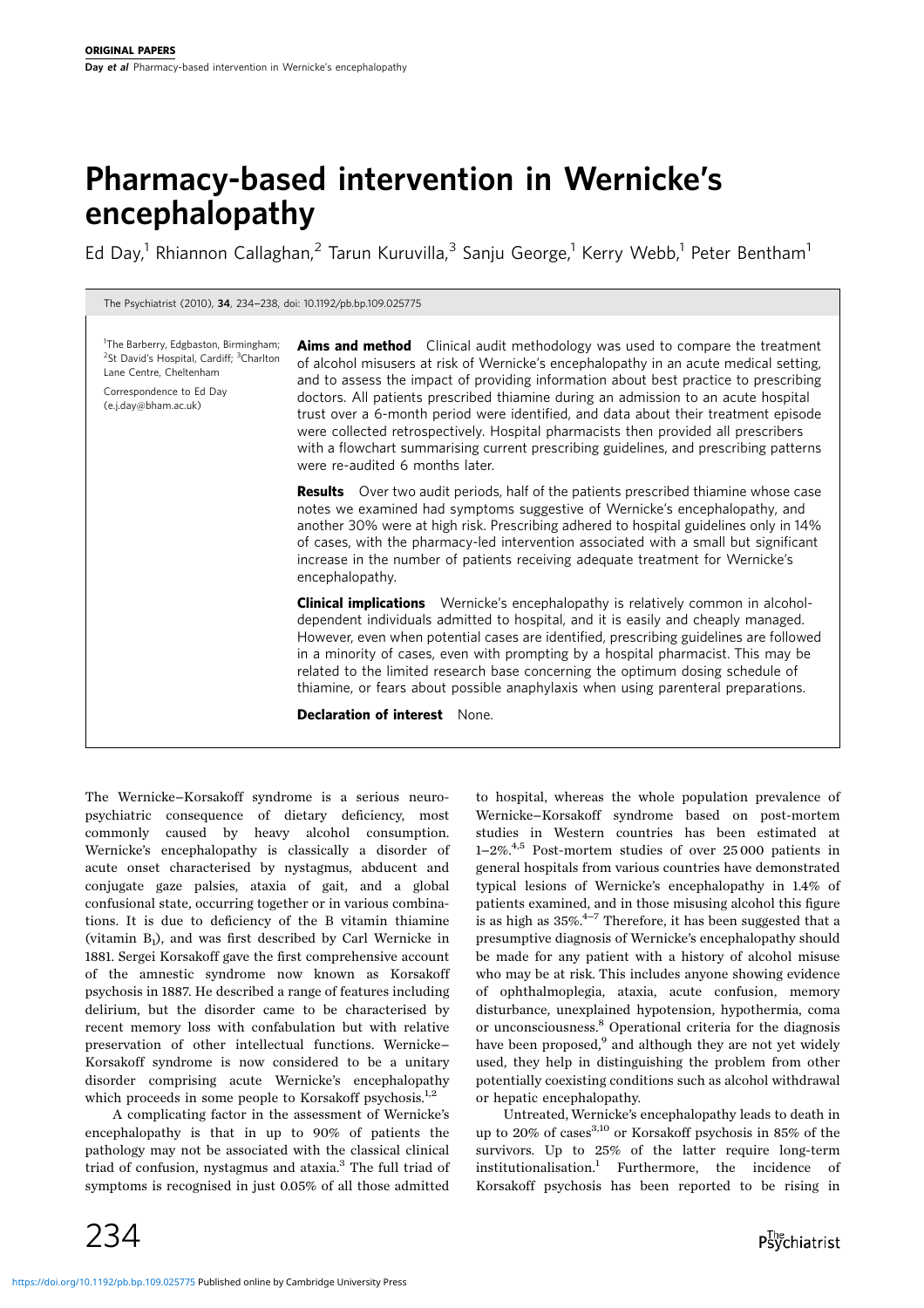some parts of the UK.<sup>11</sup> For the reasons mentioned earlier, it is probable that Wernicke's encephalopathy is largely underdiagnosed, and so any published incidence and prevalence figures are likely to be a considerable underestimate. Prolonged heavy consumption of alcohol leads to thiamine deficiency by several mechanisms, including the replacement of vitamin-containing foods by alcohol, impaired absorption of thiamine from the gut, impairment of storage by the liver, decreased phosphorylation to thiamine pyrophosphate and excessive requirements for the metabolism of alcohol. $^{12}$ 

A new service for working age adults with cognitive impairment was set up in Birmingham in late 2002, and soon received a series of referrals for patients with alcohol dependence and Wernicke-Korsakoff syndrome. These patients had mostly been treated on acute medical or surgical wards, where the diagnosis had been made but the treatment administered was inadequate in either duration or intensity. We wished to improve levels of knowledge about the syndrome among medical and surgical colleagues, and improve the quality of treatment.

# Method

The study took place within the University Hospitals Birmingham National Health Service Foundation Trust, which provides adult services to more than half a million people in Birmingham and specialist services to the wider West Midlands region. As Wernicke-Korsakoff syndrome is commonly missed in routine practice it would have been difficult to assess the prevalence of the condition in all admissions to the Trust's two hospitals, so instead the focus was on patients who had been prescribed a thiaminecontaining medicine. These individuals could be readily located using the pharmacy computer system. The project was registered as a clinical audit with the University Hospitals Birmingham audit department.

A data collection form was developed to record potential risk factors for Wernicke-Korsakoff syndrome, using best practice recommendations (summarised in Fig. 1).8,13 An initial audit in May 2003 included all cases identified through computerised pharmacy records where treatment with thiamine or thiamine-containing preparations was prescribed over a period of 6 months (November 2002-April 2003). The case notes were obtained and reviewed, and the risk factors for Wernicke-Korsakoff syndrome and the thiamine treatment regime prescribed were recorded on the form. Treatment was compared with local prescribing guidelines (Fig. 1), themselves based on national recommendations.<sup>13</sup>

Between May 2003 and April 2004, an intervention was implemented through the hospital pharmacy service to improve the prophylaxis and treatment of Wernicke-Korsakoff syndrome. Each time a thiamine-containing drug was prescribed on the wards the pharmacist gave the prescribing doctor or their team information about best practice in prescribing for the syndrome. Where possible this was done verbally, but in all cases the treatment flowchart (Fig. 1) was attached to the prescription chart. A re-audit was then carried out again exactly a year after the

Psychiatrist

initial audit period (November 2003-April 2004), and the results were compared.

All data were analysed using SPSS version 15.0 for Windows, and differences in continuous variables between the treatment groups were compared by means of independent t-tests for normally distributed continuous variables, Mann-Whitney <sup>U</sup>-tests for non-normally distributed continuous variables, and  $\chi^2$ -tests for categorical variables;  $P < 0.05$  was considered significant.

# Results

#### Pre-intervention period (November 2002-April 2003)

A total of 201 individuals had received a prescription of either oral or parenteral thiamine. Of these, 148 sets of case notes were obtained and scrutinised (75%). Four cases involved patients with no history of alcohol problems and an alternative cause for thiamine deficiency (e.g. malnutrition secondary to carcinoma), and these individuals were excluded. In the remaining 144 cases, the prescription for thiamine was assumed to be due to alcohol-related deficiency. As shown in Table 1, the majority of the cases were men admitted to hospital as an acute case for nonsurgical reasons. Although the routine recording of alcohol consumption and its associated problems was variable, a total of 125 individuals (87%) had a history of alcohol misuse recorded in the case notes.

In each case the notes were scrutinised for any mention of the five broad sets of features of Wernicke's encephalopathy on initial assessment. Approximately half of the patients had at least one feature and therefore required active treatment for the disorder (the most common was acute confusion/reduced level of consciousness). If none of these features was present, the case notes were examined for risk factors for Wernicke's encephalopathy (Fig. 1). If any of these factors was present, the patient was recorded as requiring prophylaxis with parenteral thiamine.

The next step was to examine the thiamine treatment regime in each patient. Of the 144 individuals, 87 (60%) received thiamine orally, 4 (3%) intramuscularly, and 53 (37%) intravenously. The mean dose was 307 mg per day (s.d. = 266.2, range 0-1500). When considered according to the best practice flowchart, 70 patients required active treatment but only 1 received the recommended regime. A further 33 patients had risk factors for Wernicke's encephalopathy and required prophylactic treatment, but only 21 received it as recommended. Of the 70 patients who required full treatment, 17 merely received a continuation of the dose of oral thiamine that they were taking before admission, and this was also the case for 12 of the 33 patients requiring prophylaxis.

#### Post-intervention period (November 2003-April 2004)

A total of 263 individuals had received a prescription of either oral or parenteral thiamine in the second time period of the audit cycle, and 200 sets of case notes were examined (76%). Five cases involved patients with no evidence of alcohol problems, and these were excluded from the analysis, leaving 195 in total. There were no statistical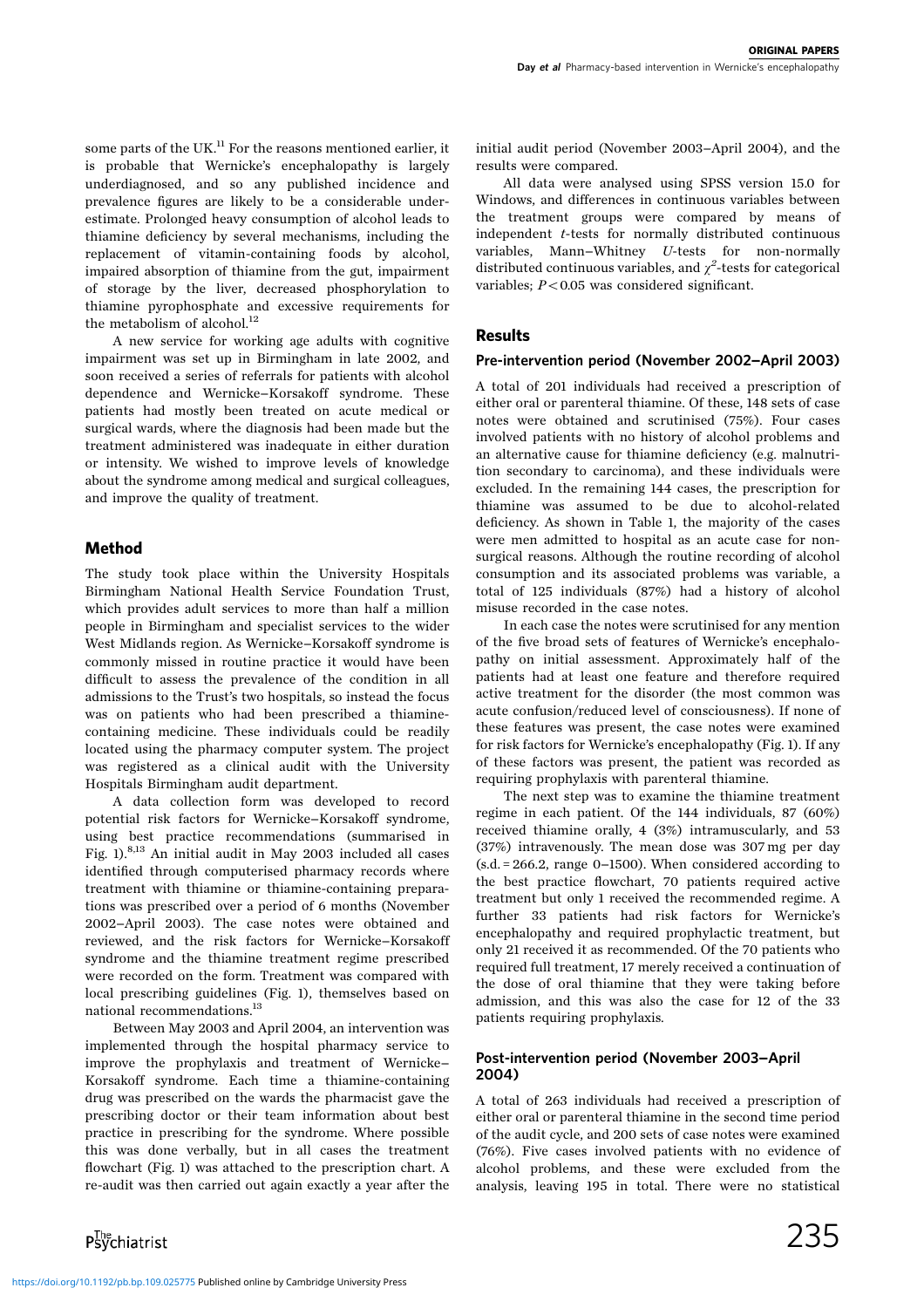Day et al Pharmacy-based intervention in Wernicke's encephalopathy



Fig. 1 Treatment flowchart based on local prescribing guidelines

DTS, delirium tremens; IVHP, intravenous high potency; tds, three times a day; bd, twice per day; amp, ampoule.

differences between the pre- and post-intervention samples in terms of mean age, the proportion of men, the number of emergency admissions and the balance between medical and surgical cases (Table 1). A history of alcohol misuse was also recorded in a similar proportion of notes, but a significantly lower proportion of post-intervention sample had details of current alcohol consumption.

Just over half of the individuals had at least one feature of Wernicke's encephalopathy (acute confusion/reduced level of consciousness was again the most common one), and therefore required active treatment for the disorder. The only significant difference between the samples preand post-intervention was a lower rate of ataxia in the postintervention group. The re-audit showed a small but significantly higher number of cases where patients received adequate treatment for Wernicke's encephalopathy (1 v. 10,  $\gamma^2$  = 5.19, d.f. = 1, P = 0.03). Although the number of patients that required prophylactic treatment with thiamine was higher post-intervention, fewer got adequate prophylactic treatment. The proportion of individuals receiving thiamine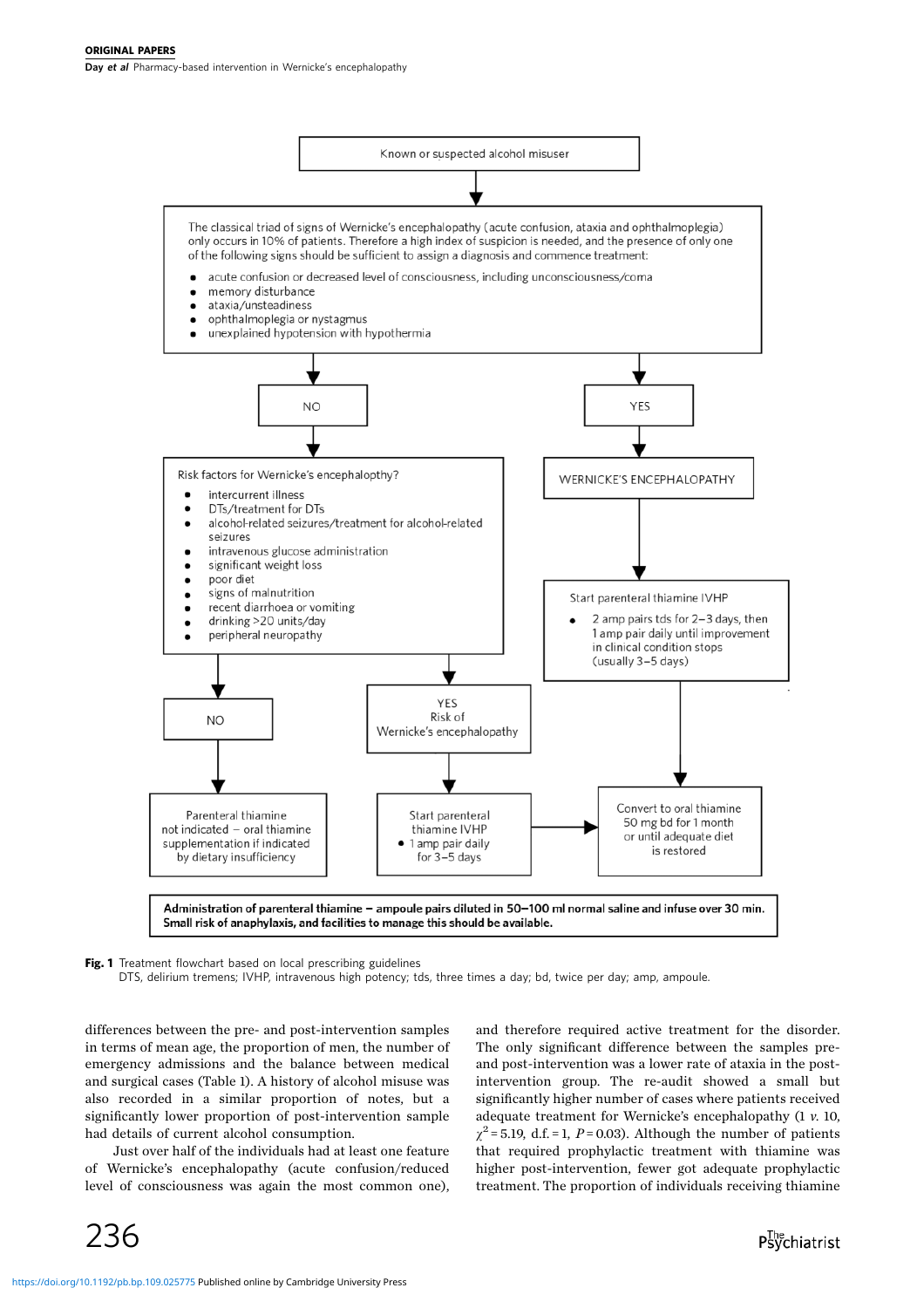| <b>Table 1</b> Comparison of cases from two audit periods, pre-intervention and post-intervention |                               |                                |                                                                            |
|---------------------------------------------------------------------------------------------------|-------------------------------|--------------------------------|----------------------------------------------------------------------------|
|                                                                                                   | Pre-intervention<br>$N = 144$ | Post-intervention<br>$N = 195$ | Significance                                                               |
| Audit sample                                                                                      |                               |                                |                                                                            |
| Mean age, years (range)                                                                           | 54.9 (27-93)                  | $54.1 (20 - 95)$               | ns                                                                         |
| Men. $n$ $(\%)$                                                                                   | 112(78)                       | 148 (76)                       | n                                                                          |
| Emergency/A&E admissions, n (%)                                                                   | 116 (84)                      | 156 (89)                       | ns                                                                         |
| Under care of physicians, $n$ (%)                                                                 | 124 (87)                      | 157 (81)                       | ns                                                                         |
| Under care of surgeons, $n$ (%)                                                                   | 20(13)                        | 38 (19)                        | ns                                                                         |
| History of alcohol misuse recorded, n (%)                                                         | 125 (87)                      | 159 (82)                       | ns                                                                         |
| Current alcohol consumption recorded, n (%)                                                       | 101(70)                       | 89 (46)                        | $\gamma^2$ = 20.18, d.f. = 1, P < 0.001                                    |
| Median daily alcohol consumption, units                                                           | 14 $(n = 101)$                | 11 $(n = 89)$                  | ns                                                                         |
| Prescribed a benzodiazepine detoxification regime, n (%)                                          | 76 (54)                       | 88 (47)                        | ns                                                                         |
| Thiamine on admission, $n$ (%)                                                                    | 48 (33)                       | 53 (27)                        | ns                                                                         |
| Risk factors for Wernicke-Korsakoff syndrome recorded in initial<br>assessment, $n$ (%)           |                               |                                |                                                                            |
| Acute confusion                                                                                   | 48 (33)                       | 73 (37)                        | ns                                                                         |
| Memory disturbance                                                                                | 28 (19)                       | 41(21)                         | ns                                                                         |
| Ocular abnormalities                                                                              | 14(10)                        | 10(5)                          | ns                                                                         |
| Ataxia                                                                                            | 21(15)                        | 15(8)                          | $\gamma^2$ = 4.14, d.f. = 1, P = 0.04                                      |
| Unexplained hypotension or hypothermia                                                            | 16(11)                        | 25(13)                         | ns                                                                         |
| Treatment and prophylaxis, n (%)<br>At least one of the risk factors present, therefore needed    |                               |                                |                                                                            |
| treatment                                                                                         | 70 (49)                       | 100(51)                        | ns                                                                         |
| Got adequate treatment                                                                            | 1(1)                          | 10(5)                          | $\chi^2$ = 5.19, d.f. = 1, P = 0.03<br>$\chi^2$ = 6.12, d.f. = 1, P = 0.01 |
| Risk factors present that suggested the need for prophylaxis                                      | 33(23)                        | 69 (35)                        |                                                                            |
| Got adequate prophylaxis                                                                          | 21(15)                        | 16(8)                          | ns                                                                         |
| Treatment not required                                                                            | 41 (28)                       | 26(13)                         | $\chi^2$ = 1.19, d.f. = 1, P = 0.001                                       |
| Route of administration of thiamine, n (%)                                                        |                               |                                |                                                                            |
| Oral                                                                                              | 87 (60)                       | 144 (74)                       | $\gamma^2$ = 8.47, d.f. = 2, P = 0.02                                      |
| Intramuscular                                                                                     | 4(3)                          | 1(1)                           |                                                                            |
| Intravenous                                                                                       | 53 (37)                       | 50(26)                         |                                                                            |
| Mean dose of thiamine prescribed on day 1 of treatment, mg                                        |                               |                                |                                                                            |
| Oral                                                                                              | 166                           | 150                            | ns                                                                         |
| Parenteral                                                                                        | 504                           | 697                            | $U = 1067, P = 0.04$                                                       |
|                                                                                                   |                               |                                |                                                                            |

ns, not significant; A&E, accident and emergency.

intramuscularly or intravenously was lower after the intervention (27%) than before (40%) ( $\chi^2$ =6.88, d.f.=1,  $P = 0.009$ , and the mean dose of thiamine prescribed on day 1 also fell. However, there was a significant increase in the prescribed dose of parenteral thiamine as opposed to oral. Of the 100 individuals requiring full treatment, 23 merely had their admission dose of thiamine continued, as did 22 of the 69 individuals judged as requiring prophylaxis.

# **Discussion**

These results suggest that treatment for Wernicke's encephalopathy was rarely in line with expert guidelines in an acute medical setting. All the patients whose case notes were reviewed in this audit (a total of 339 in two audit stages) had a history of alcohol misuse and were prescribed thiamine in hospital, most likely in the form of an oral preparation at a dose of 50-100 mg per day. Symptoms suggestive of Wernicke's encephalopathy were present in approximately half of the cases, and yet only 3% received optimum levels of treatment suggested by expert guidelines.<sup>6</sup> A further 30% of patients had clinical features suggesting that they were at risk of developing Wernicke's encephalopathy, but only a third of these received thiamine replacement therapy as recommended in the guidelines (i.e. in a parenteral form).<sup>7</sup> A third were taking oral thiamine at the point of admission to hospital, and this was continued in over half of these patients despite clinical features suggesting that a different approach was necessary. As we assessed symptoms of Wernicke's encaphalopathy by looking at the case notes, it is possible that these figures underestimate the size of the problem. However, it should be noted that although the guidelines were taken from the best evidence available at the time of the study, this was not based on randomised controlled trials $14$  and so may have been contested by some prescribing doctors.

The pharmacy-led intervention to improve levels of awareness of Wernicke's encephalopathy and its treatment was associated with an increase in the number of patients with likely Wernicke's encephalopathy who were adequately treated. However, at the same time the number of patients prescribed prophylactic treatment decreased. Furthermore, there is no way of determining whether the increased level of prescribing in a small subset of individuals had any positive benefits in terms of improved long-term outcome. The size effect was lower than in a similar study conducted with patients undergoing alcohol detoxification in Edinburgh, $^{15}$  but that sample was selected on the basis of starting an alcohol detoxification rather than being in need of thiamine.

This study is in keeping with other research in acute medical settings that suggests doctors need regular